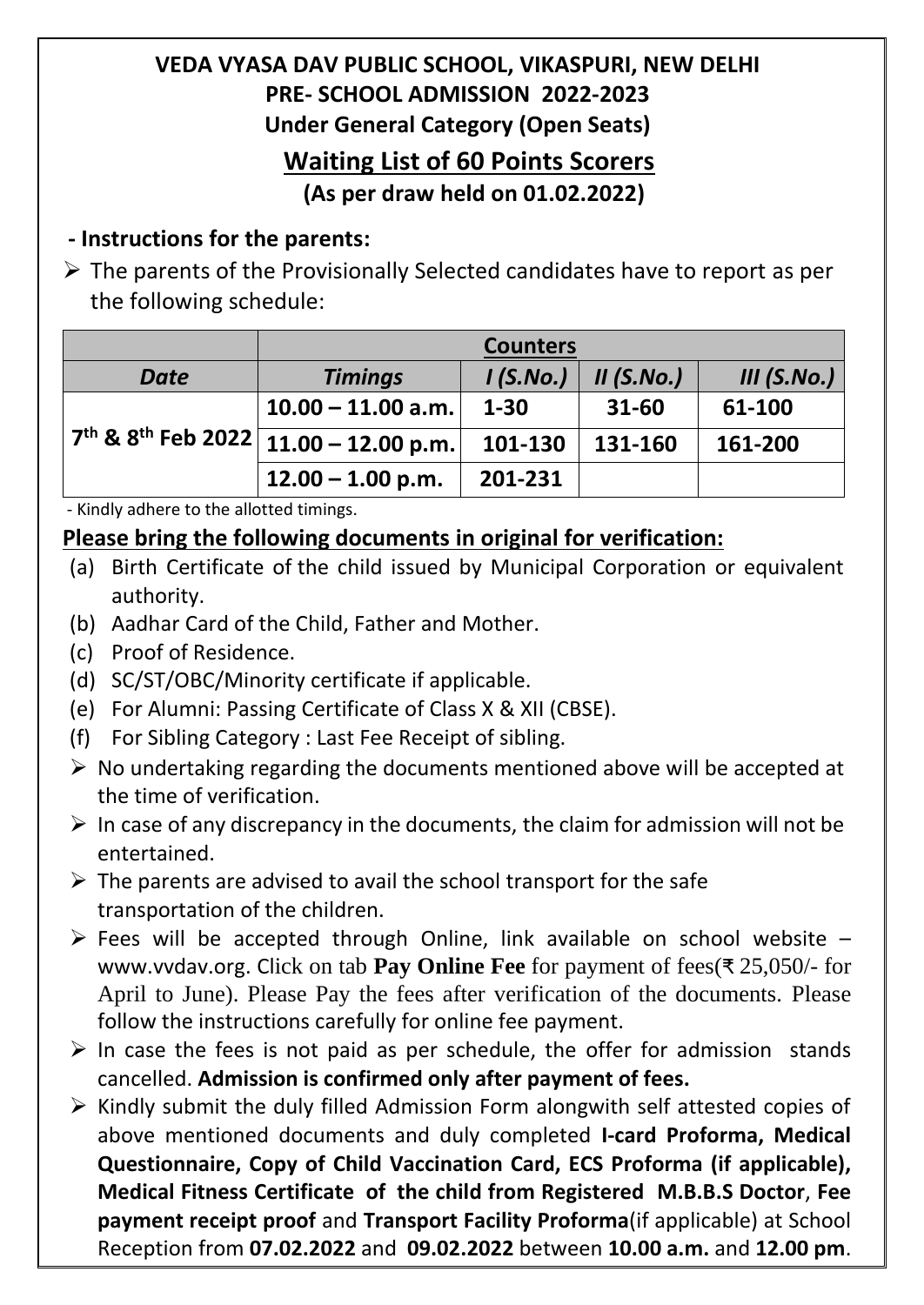**Step -1: Verification of documents with Originals (7 th & 8 th Feb 2022)**

**Step -2: Payment of Fee (by 8 th Feb 2022)**

**Step-3: Issue of Admission Form against Fee Receipt (7 th & 8th Feb 2022) Step-4: Submission of Admission Form along with copies of verified** 

 **documents (within 3 days from the issue of form)**

**Note:**

 **Kindly note that the admission forms will be issued against vacant seats only.**

| S.No.          | Registration<br>No. | <b>Applicant Name</b>  | <b>Father Name</b>          | <b>Total</b><br>Point |                  |
|----------------|---------------------|------------------------|-----------------------------|-----------------------|------------------|
| $\mathbf{1}$   | 440                 | <b>VIRAAJ SINGH</b>    | DR NAVNEET SINGH            | 60                    |                  |
| $\overline{2}$ | 603                 | DHRITVIK SINGH CHOWHAN | <b>DEEP CHOWHAN</b>         | 60                    |                  |
| 3              | 636                 | <b>NAITIK SAINI</b>    | <b>RAVINDER SAINI</b>       | 60                    |                  |
| 4              | 390                 | DASCHA BHAVNANI        | <b>CHANDAN BHAVNANI</b>     | 60                    |                  |
| 5              | 85                  | <b>JIGYASA CHANDRA</b> | PRITHVI CHANDRA KUMAR       | 60                    |                  |
| 6              | 38                  | <b>AALYA ARORA</b>     | <b>AKSHAY ARORA</b>         | 60                    |                  |
| $\overline{7}$ | 108                 | <b>ELINA ARORA</b>     | <b>GAURAV ARORA</b>         | 60                    |                  |
| 8              | 77                  | SHARANYA VERMA         | <b>BALRAM</b>               | 60                    |                  |
| 9              | 500                 | <b>KIARA KHANNA</b>    | <b>MOHIT KHANNA</b>         | 60                    |                  |
| 10             | 617                 | YUVAAN KUMAR           | <b>TARUN KUMAR</b>          | 60                    |                  |
| 11             | 526                 | LAVISHA                | <b>BHUDEV PRAKASH</b>       | 60                    |                  |
| 12             | 694                 | <b>ABHIRAJ NEGI</b>    | <b>KULDEEP SINGH NEGI</b>   | 60                    |                  |
| 13             | 671                 | PRIYANSHI              | <b>JARNAIL SINGH</b>        | 60                    |                  |
| 14             | 68                  | <b>KARTIK NANDA</b>    | PUNEET NANDA                | 60                    |                  |
| 15             | 423                 | <b>IDHIKA GAUTAM</b>   | RAMA NAND GAUTAM            | 60                    |                  |
| 16             | 621                 | HITESH KHARBANDA       | LAXMI NARAYAN               | 60                    |                  |
| 17             | 586                 | <b>GRACY MISHRA</b>    | KAMAL KANT MISHRA           | 60                    |                  |
| 18             | 262                 | <b>DHAIRYASH</b>       | <b>GAURAV</b>               | 60                    |                  |
| 19             | 690                 | <b>LAVIN NAGPAL</b>    | RAJESH KUMAR                | 60                    | <b>TWINS 687</b> |
| 20             | 687                 | <b>LAKSH NAGPAL</b>    | RAJESH KUMAR                | 60                    | <b>TWINS 690</b> |
| 21             | 409                 | <b>GISHIVA SHARMA</b>  | <b>GAGAN SHARMA</b>         | 60                    |                  |
| 22             | 10                  | <b>VANSH SINGH</b>     | <b>SUNIL KUMAR</b>          | 60                    |                  |
| 23             | 321                 | <b>REYA</b>            | <b>MANISH KUMAR KUKREJA</b> | 60                    |                  |
| 24             | 22                  | SAMAIRA RAJPUT         | <b>NITIN RAJPUT</b>         | 60                    |                  |
| 25             | 426                 | JIHAAN BHALLA          | RISHI BHALLA                | 60                    |                  |
| 26             | 525                 | <b>SURVI VIMAL</b>     | BIRENDRA KUMAR VIMAL        | 60                    |                  |
| 27             | 571                 | BHAVYA JHA             | <b>ALOK KUMAR</b>           | 60                    |                  |
| 28             | 627                 | NAYSHA GUGLANI         | HIMANSHU GUGLANI            | 60                    |                  |
| 29             | 675                 | PRAGNAY                | <b>VIJAY KUMAR</b>          | 60                    |                  |
| 30             | 294                 | PARSHVI MENDIRATTA     | NIKHIL MENDIRATTA           | 60                    |                  |
| 31             | 6                   | <b>GITAANSH TYAGI</b>  | <b>GAURAV TYAGI</b>         | 60                    |                  |
| 32             | 204                 | <b>VIAAN CHHIKARA</b>  | SANJEET CHHIKARA            | 60                    |                  |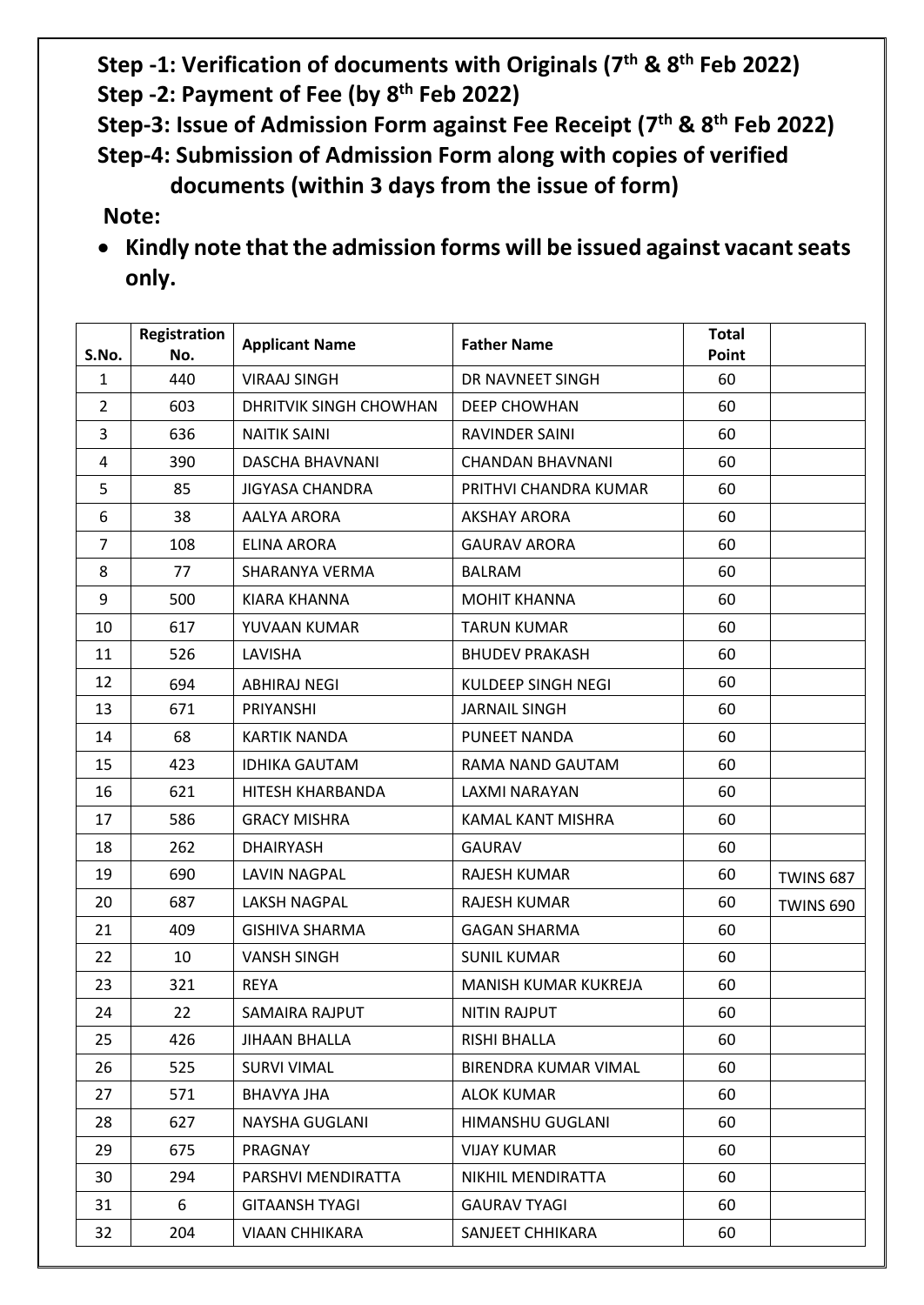| S.No. | Registration<br>No. | <b>Applicant Name</b>             | <b>Father Name</b>          | <b>Total</b><br>Point |  |
|-------|---------------------|-----------------------------------|-----------------------------|-----------------------|--|
| 33    | 369                 | YASHVI UPADHYAY                   | SANDEEP KUMAR UPADHYAY      | 60                    |  |
| 34    | 391                 | AARNA ANTHWAL                     | <b>ROHIT KUMAR</b>          | 60                    |  |
| 35    | 527                 | PRIYANSH KUMAR                    | RAVINDER KUMAR              | 60                    |  |
| 36    | 656                 | <b>IVAAN WADHAWAN</b>             | RISHI WADHAWAN              | 60                    |  |
| 37    | 401                 | ZAISHA ARORA                      | <b>AMIT ARORA</b>           | 60                    |  |
| 38    | 355                 | <b>KAVISH GUPTA</b>               | SIDHANT GUPTA               | 60                    |  |
| 39    | 638                 | SAANVI RAJPUT                     | <b>RAHUL KUMAR</b>          | 60                    |  |
| 40    | 395                 | SAMRIDH                           | <b>ASHISH KR.</b>           | 60                    |  |
| 41    | 550                 | ANIKA NEB WALIA                   | <b>ANMOL NEB</b>            | 60                    |  |
| 42    | 475                 | ADITYA KUMAR                      | <b>PRAVEEN KUMAR</b>        | 60                    |  |
| 43    | 144                 | <b>AISHLEEN KAUR</b>              | <b>BALPREET SINGH</b>       | 60                    |  |
| 44    | 449                 | <b>OJAS</b>                       | <b>VIPIN</b>                | 60                    |  |
| 45    | 187                 | RAGHUVANSH SINGH<br><b>PAHUJA</b> | <b>DEEP PAHUJA</b>          | 60                    |  |
| 46    | 562                 | <b>SHIDDAT ARORA</b>              | <b>ISHAN ARORA</b>          | 60                    |  |
| 47    | 261                 | <b>GINISHA BANSAL</b>             | <b>CHETAN BANSAL</b>        | 60                    |  |
| 48    | 410                 | <b>REYANSH JHA</b>                | <b>ROSHAN KUMAR</b>         | 60                    |  |
| 49    | 474                 | <b>HARSH</b>                      | LAKHVINDER BASHAL           | 60                    |  |
| 50    | 433                 | SEHAJVEER SINGH                   | <b>GAGANDEEP SINGH</b>      | 60                    |  |
| 51    | 479                 | <b>PRANAVI</b>                    | <b>SANJAY SINGH</b>         | 60                    |  |
| 52    | 582                 | NAVYA SHARMA                      | <b>AMIT KUMAR</b>           | 60                    |  |
| 53    | 488                 | <b>RUDRA DWIVEDI</b>              | <b>AMIT DWIVEDI</b>         | 60                    |  |
| 54    | 511                 | <b>TIARA SHARMA</b>               | <b>RAHUL SHARMA</b>         | 60                    |  |
| 55    | 64                  | <b>SHANVI SINGH</b>               | <b>SHANI NAND VIDYARTHI</b> | 60                    |  |
| 56    | 371                 | <b>PRASHANT POKHREL</b>           | <b>SURESH POKHREL</b>       | 60                    |  |
| 57    | 251                 | <b>SPARSH JAIN</b>                | PARAS JAIN                  | 60                    |  |
| 58    | 333                 | SHANAYA AGGARWAL                  | <b>VISHANT AGGARWAL</b>     | 60                    |  |
| 59    | 536                 | PRATHAM BHARDWAJ                  | ANUPAM BHARDWAJ             | 60                    |  |
| 60    | 595                 | <b>ANAYA PHORE</b>                | <b>ATUL PHORE</b>           | 60                    |  |
| 61    | 625                 | RANDEEP GULIA                     | <b>SANDEEP GULIA</b>        | 60                    |  |
| 62    | 159                 | PRAGYA JHA                        | MANISH KUMAR JHA            | 60                    |  |
| 63    | 551                 | RIYANSH KUMAR RANGA               | YOGESH KUMAR RANGA          | 60                    |  |
| 64    | 180                 | AAIRA SHASTRI                     | RAUSHAN KUMAR               | 60                    |  |
| 65    | 509                 | <b>NAVNOOR SINGH</b>              | <b>GURMEET SINGH</b>        | 60                    |  |
| 66    | 63                  | REYAANSH JHA                      | RAKESH KUMAR JHA            | 60                    |  |
| 67    | 408                 | <b>VIHAAN SINGHAL</b>             | <b>SUMIT SINGHAL</b>        | 60                    |  |
| 68    | 137                 | YUVAAN ARORA                      | <b>ATUL ARORA</b>           | 60                    |  |
| 69    | 639                 | <b>MYRA</b>                       | <b>ATUL VERMA</b>           | 60                    |  |
| 70    | 332                 | AAVYA JHA                         | LOKESH KUMAR JHA            | 60                    |  |
| 71    | 361                 | SIDDHIKSHA SAGAR                  | <b>JITENDER SINGH</b>       | 60                    |  |
| 72    | 436                 | KRISHIKA RAUTELA                  | RISHI RAJ RAUTELA           | 60                    |  |
| 73    | 607                 | MANRAJ SINGH                      | <b>DILPREET SINGH</b>       | 60                    |  |
| 74    | 18                  | <b>RIHAN GARG</b>                 | <b>MOHIT GARG</b>           | 60                    |  |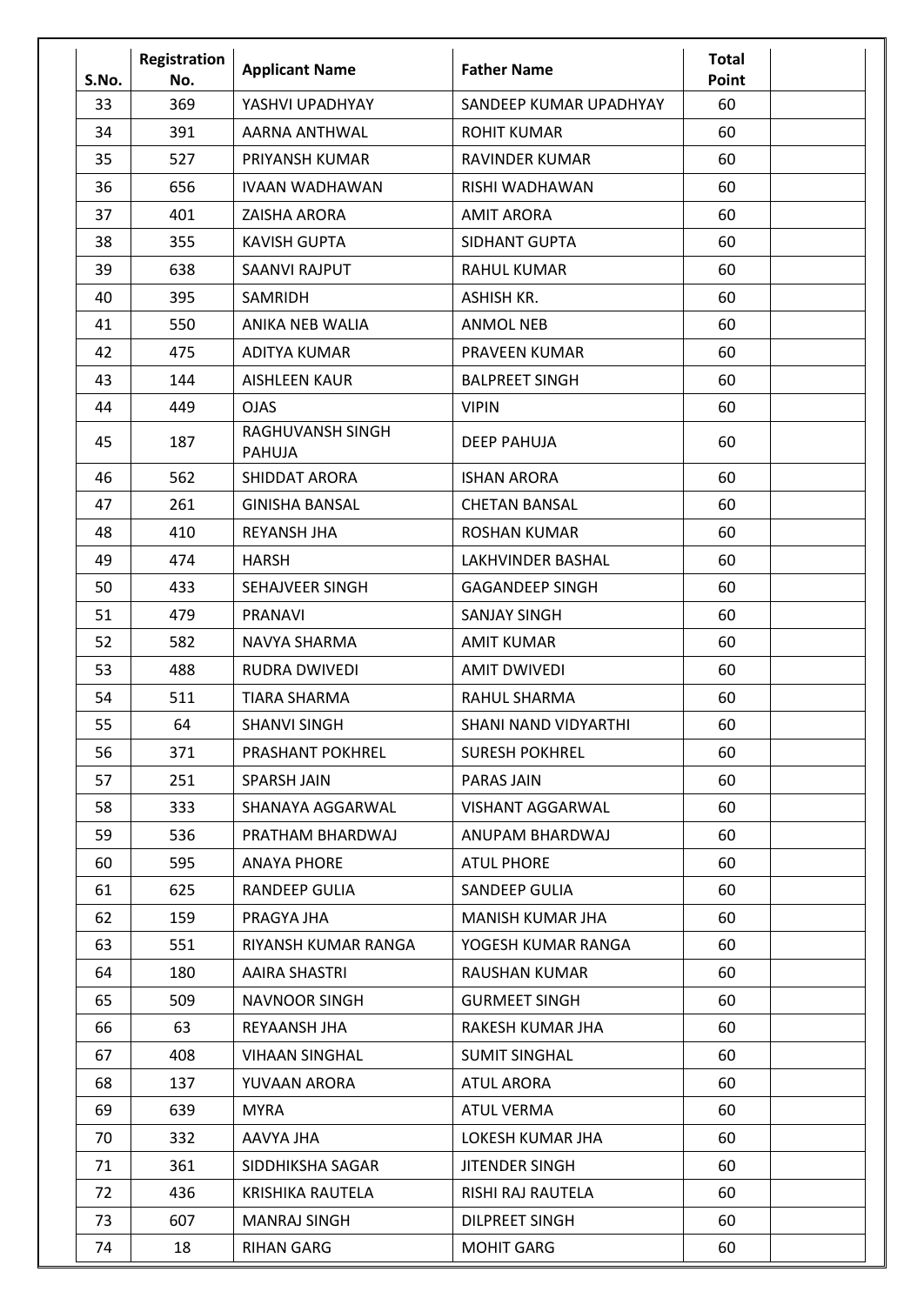| S.No. | Registration<br>No. | <b>Applicant Name</b>    | <b>Father Name</b>          | <b>Total</b><br>Point |                  |
|-------|---------------------|--------------------------|-----------------------------|-----------------------|------------------|
| 75    | 238                 | <b>DEVESH AGGARWAL</b>   | PARMOD KUMAR AGGARWAL       | 60                    |                  |
| 76    | 683                 | <b>PAAVNI BEHL</b>       | <b>LAVKESH BEHL</b>         | 60                    |                  |
| 77    | 624                 | VANYA SHARMA             | <b>VIPUL SHARMA</b>         | 60                    |                  |
| 78    | 457                 | <b>HARSAANJH KAUR</b>    | <b>MANDEEP SINGH RANA</b>   | 60                    |                  |
| 79    | 674                 | <b>VIHAAN KAUSHIK</b>    | <b>RAHUL KAUSHIK</b>        | 60                    |                  |
| 80    | 587                 | <b>IRA GAUR</b>          | <b>SUNNY GAUR</b>           | 60                    |                  |
| 81    | 486                 | <b>MITANSH GAHLOT</b>    | <b>VIPIN GAHLOT</b>         | 60                    |                  |
| 82    | 74                  | YUVRAJ SHARMA            | <b>ISHANT SHARMA</b>        | 60                    |                  |
| 83    | 145                 | <b>DHARVIK</b>           | <b>SUNIL KUMAR</b>          | 60                    |                  |
| 84    | 437                 | <b>TANISHKA MAGGO</b>    | <b>MANISH MAGGO</b>         | 60                    |                  |
| 85    | 50                  | <b>ATHARV SINGHAL</b>    | <b>ARUN SINGHAL</b>         | 60                    |                  |
| 86    | 191                 | REYANSH AGGRAWAL         | <b>VINAY MOHAN AGGRAWAL</b> | 60                    |                  |
| 87    | 100                 | SHIVANYA BHARDWAJ        | YOGESH BHARDWAJ             | 60                    |                  |
| 88    | 65                  | <b>VIVAAN BANSAL</b>     | <b>MONU BANSAL</b>          | 60                    |                  |
| 89    | 472                 | <b>KARNAV SINGH</b>      | DR KANWARDEEP SINGH         | 60                    |                  |
| 90    | 573                 | AADYA GOSWAMI            | <b>MRADUL GOSWAMI</b>       | 60                    |                  |
| 91    | 362                 | <b>KIAAN GAHLOT</b>      | <b>RAJ KARAN</b>            | 60                    |                  |
| 92    | 34                  | AAYANSH SHARMA           | <b>ASHISH SHARMA</b>        | 60                    |                  |
| 93    | 418                 | NIYATI TYAGI             | <b>VINAY TYAGI</b>          | 60                    |                  |
| 94    | 110                 | APARAJITA JHA            | <b>ABHISHEK JHA</b>         | 60                    |                  |
| 95    | 116                 | <b>ADVIKA MANAV</b>      | <b>AMIT MANAV</b>           | 60                    | <b>TWINS 117</b> |
| 96    | 117                 | <b>AMAIRA MANAV</b>      | <b>AMIT MANAV</b>           | 60                    | <b>TWINS 116</b> |
| 97    | 537                 | SAYESHA SINGH            | SATISH KUMAR SINGH          | 60                    |                  |
| 98    | 392                 | RUHANI BALUJA            | <b>JATIN BALUJA</b>         | 60                    |                  |
| 99    | 634                 | UTKARSH KULSHRESHTHA     | <b>LOKESH</b>               | 60                    |                  |
| 100   | 325                 | KHYANSH SINGH            | <b>HITESH KUMAR</b>         | 60                    |                  |
| 101   | 564                 | SHIVAYE SETIA            | <b>SUMIT SETIA</b>          | 60                    |                  |
| 102   | 32                  | SAMAYRA SACHDEVA         | <b>SUNNY SACHDEVA</b>       | 60                    |                  |
| 103   | 246                 | <b>JAISVI GANGWAR</b>    | RAKESH KUMAR                | 60                    |                  |
| 104   | 515                 | KIAAN CHOPRA             | <b>SUMIT CHOPRA</b>         | 60                    |                  |
| 105   | 468                 | TAASHVI JUNEJA           | NAVEEN JUNEJA               | 60                    |                  |
| 106   | 239                 | RADHYA SHAH              | <b>MOHAN SHAH</b>           | 60                    | <b>TWINS 236</b> |
| 107   | 236                 | AADHYA SHAH              | <b>MOHAN SHAH</b>           | 60                    | <b>TWINS 239</b> |
| 108   | 487                 | AAYANSH PRAJAPATI        | <b>KRANTI KUMAR</b>         | 60                    |                  |
| 109   | 316                 | SHIVAANSH KHURANA        | <b>PANKAJ</b>               | 60                    |                  |
| 110   | 194                 | RUHAAN BHATIA            | RAHUL BHATIA                | 60                    |                  |
| 111   | 57                  | AKIRA SHARMA             | RAHUL SHARMA                | 60                    |                  |
| 112   | 539                 | SIDDARTH MALHOTRA        | <b>ANIL KUMAR</b>           | 60                    |                  |
| 113   | 44                  | <b>SHOURYA PRAJAPATI</b> | <b>SUNIL KUMAR</b>          | 60                    |                  |
| 114   | 279                 | <b>MONANK KALRA</b>      | YAMAN KALRA                 | 60                    |                  |
| 115   | 686                 | AADYA KHUNGAR            | <b>SUSHANT KUMAR</b>        | 60                    |                  |
| 116   | 237                 | KESHAV JHA               | PRABHAKAR KUMAR JHA         | 60                    |                  |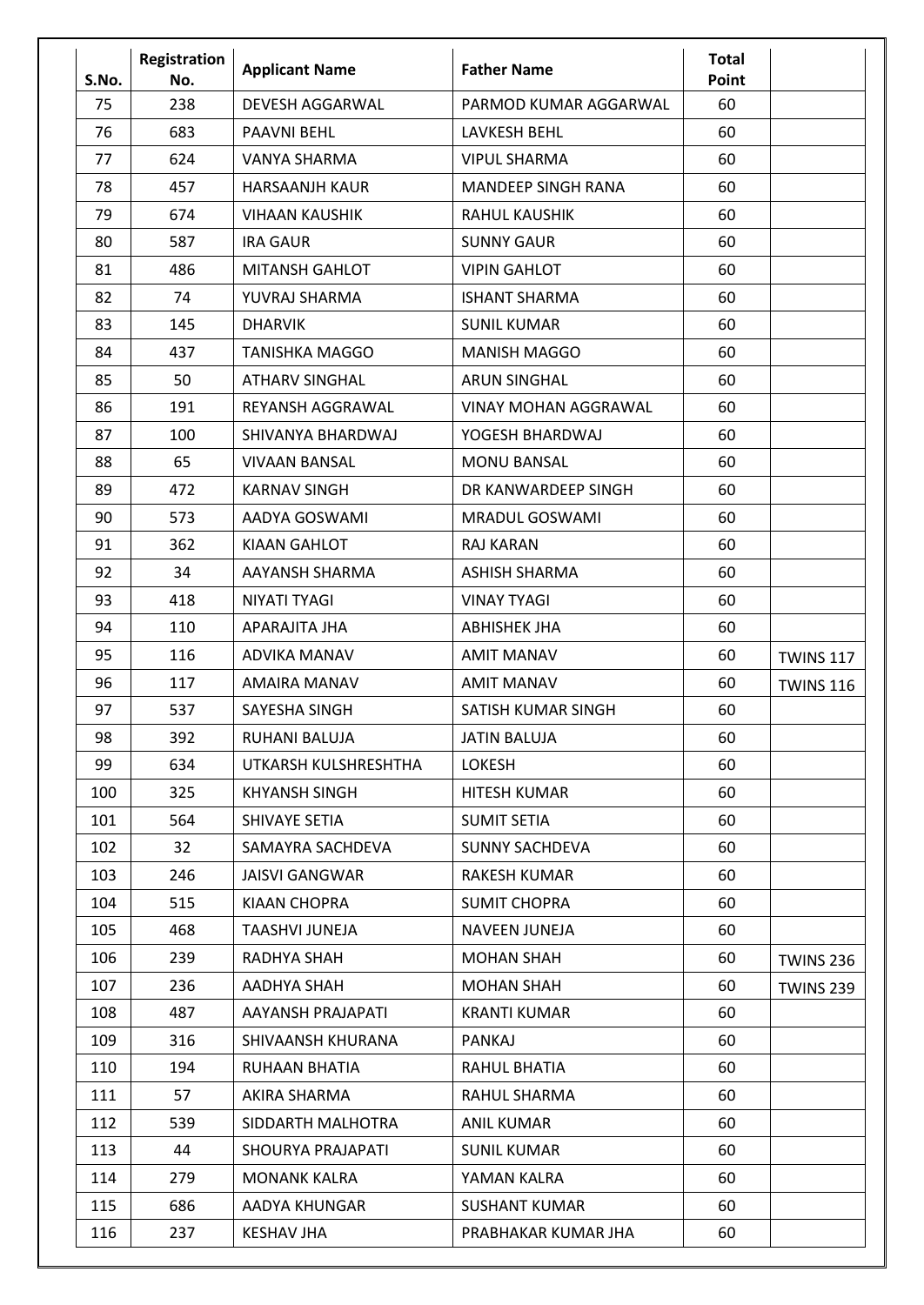| S.No. | Registration<br>No. | <b>Applicant Name</b>   | <b>Father Name</b>          | <b>Total</b><br>Point |                  |
|-------|---------------------|-------------------------|-----------------------------|-----------------------|------------------|
| 117   | 243                 | <b>KIYAN GUPTA</b>      | <b>ASHWANI</b>              | 60                    |                  |
| 118   | 21                  | <b>KAYRA HIRWANI</b>    | <b>SUNIL KUMAR HIRWANI</b>  | 60                    |                  |
| 119   | 23                  | NIHITH WADHWA           | <b>VINEET WADHWA</b>        | 60                    |                  |
| 120   | 292                 | SAANVI NARULA           | <b>SUMIT NARULA</b>         | 60                    |                  |
| 121   | 476                 | <b>DIVLEEN KAUR</b>     | <b>HARMEET SINGH ARORA</b>  | 60                    |                  |
| 122   | 540                 | VANYA AGRAWAL           | <b>HARISH AGRAWAL</b>       | 60                    |                  |
| 123   | 514                 | TRIVAANSH PUNYANI       | RAJAN PUNYANI               | 60                    |                  |
| 124   | 505                 | <b>DHANSHIT BHALLA</b>  | <b>DEEPAN BHALLA</b>        | 60                    |                  |
| 125   | 170                 | <b>MANIT BABBAR</b>     | <b>MUKUL BABBAR</b>         | 60                    |                  |
| 126   | 597                 | <b>ESHANSH RAJPAL</b>   | <b>SANDEEP RAJPAL</b>       | 60                    |                  |
| 127   | 75                  | RIVAANSH MALHOTRA       | <b>RAVI MALHOTRA</b>        | 60                    |                  |
| 128   | 432                 | <b>AADVIK JAIN</b>      | PIYUSH JAIN                 | 60                    |                  |
| 129   | 80                  | <b>MANNAT KALRA</b>     | <b>SUDEEP RAJ</b>           | 60                    |                  |
| 130   | 250                 | JANAVI                  | <b>AMIT KUMAR</b>           | 60                    |                  |
| 131   | 176                 | <b>VIAAN BANSAL</b>     | <b>VIKAS KUMAR</b>          | 60                    |                  |
| 132   | 441                 | SHANAYA                 | ANISH KUMAR SUMAN           | 60                    |                  |
| 133   | 608                 | DIVIJA RAINA            | <b>ISHAN RAINA</b>          | 60                    |                  |
| 134   | 156                 | <b>ANAYA SINGH</b>      | <b>AMIT KUMAR</b>           | 60                    |                  |
| 135   | 502                 | <b>AANVI GHAI</b>       | <b>VIKAS GHAI</b>           | 60                    |                  |
| 136   | 326                 | <b>SHIVYA PORWAL</b>    | <b>SACHIN PORWAL</b>        | 60                    |                  |
| 137   | 367                 | ATHARV MANCHANDA        | SAURABH MANCHANDA           | 60                    |                  |
| 138   | 372                 | <b>GAURI DANGWAL</b>    | <b>DEEPAK MOHAN DANGWAL</b> | 60                    |                  |
| 139   | 594                 | PRAROOP PRADHAN         | PRADEEP KUMAR PRADHAN       | 60                    |                  |
| 140   | 48                  | <b>BHAVYA YADAV</b>     | SAHIL JAIN                  | 60                    |                  |
| 141   | 583                 | <b>ISHANT MAHOUR</b>    | NARAYAN SINGH               | 60                    |                  |
| 142   | 445                 | VANIYA                  | NARESH KUMAR                | 60                    |                  |
| 143   | 212                 | ESHANYA YADAV           | AMIT YADAV                  | 60                    |                  |
| 144   | 105                 | <b>TEJAS SINGH</b>      | <b>HARPREET SINGH</b>       | 60                    |                  |
| 145   | 295                 | JAYESH KUMAR JHA        | AMARESH KUMAR JHA           | 60                    |                  |
| 146   | 465                 | AAIRA LAMBA             | SHNAKY LAMBA                | 60                    |                  |
| 147   | 322                 | AMAYRA UPADHYAY         | RAJESH UPADHYAY             | 60                    |                  |
| 148   | 203                 | <b>SHOBHIT SAREEN</b>   | <b>NAVEEN SAREEN</b>        | 60                    |                  |
| 149   | 271                 | DAVINA KUKREJA          | <b>SUNNY KUKREJA</b>        | 60                    | TWINS 55         |
| 150   | 55                  | <b>DAVIT KUKREJA</b>    | <b>SUNNY KUKREJA</b>        | 60                    | <b>TWINS 271</b> |
| 151   | $\mathbf{1}$        | <b>TANMAY</b>           | NIVEDITA GULATI             | 60                    |                  |
| 152   | 359                 | SHIVAAY NAGPAL          | <b>SHREY NAGPAL</b>         | 60                    |                  |
| 153   | 186                 | DIVYANSH SHARMA         | <b>UMESH SHARMA</b>         | 60                    |                  |
| 154   | 588                 | AARTH SINGH MEHTA       | RAJESH SINGH                | 60                    |                  |
| 155   | 406                 | <b>JAISHVI AGGARWAL</b> | <b>GOURAV AGGARWAL</b>      | 60                    |                  |
| 156   | 379                 | ARITH PAHUJA            | <b>HEMANT PAHUJA</b>        | 60                    |                  |
| 157   | 398                 | VAANYA                  | <b>MANISH KUMAR</b>         | 60                    |                  |
| 158   | 424                 | <b>RITVIK</b>           | AMIT KUMAR                  | 60                    |                  |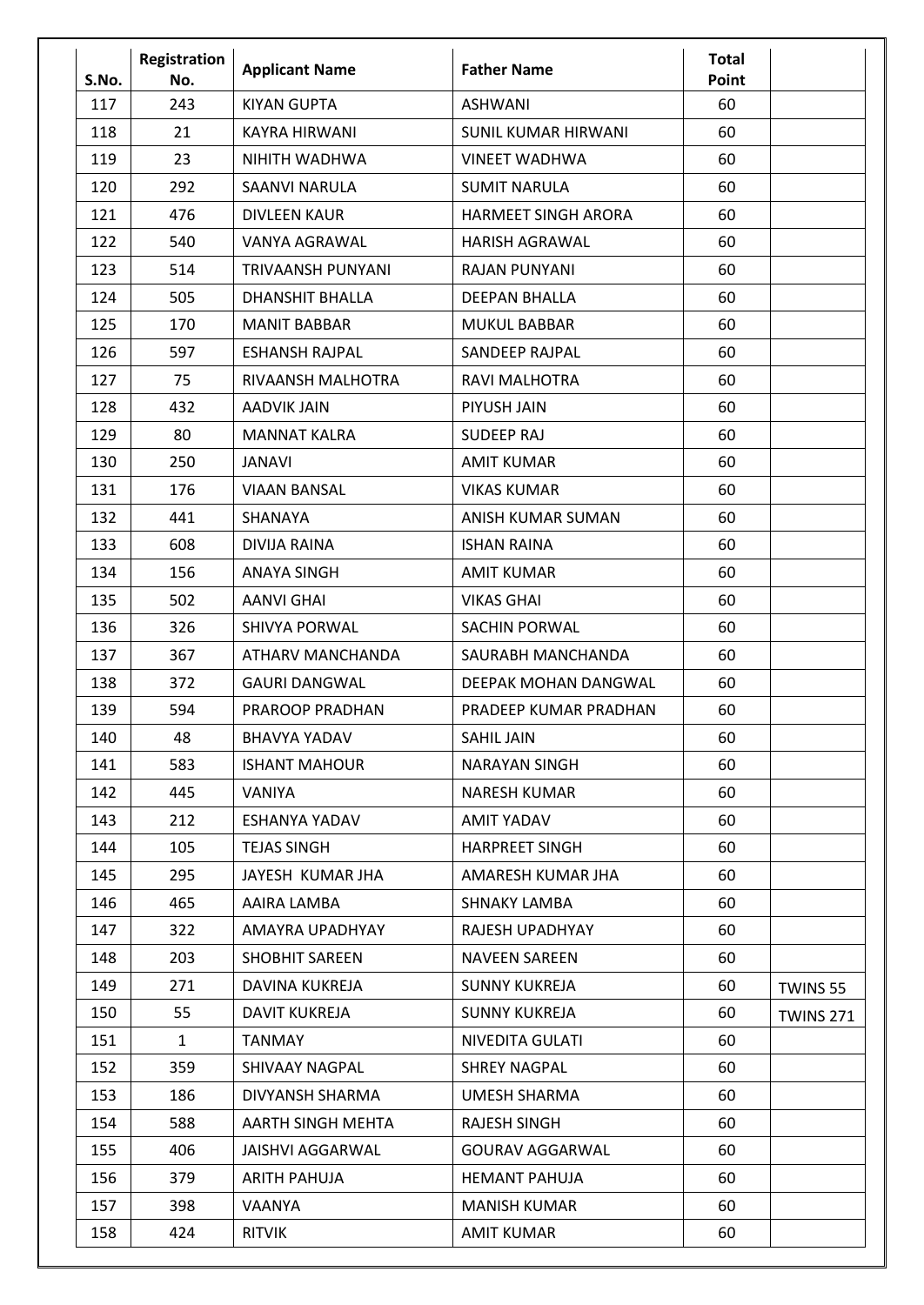| S.No. | Registration<br>No. | <b>Applicant Name</b>     | <b>Father Name</b>                              | <b>Total</b><br>Point |  |
|-------|---------------------|---------------------------|-------------------------------------------------|-----------------------|--|
| 159   | 214                 | <b>SAMARTH BHORIA</b>     | <b>DEEPAK BHORIA</b>                            | 60                    |  |
| 160   | 435                 | MANYA                     | <b>PARVEEN</b>                                  | 60                    |  |
| 161   | 659                 | <b>RISHIV KAKKAR</b>      | RAHUL KAKKAR                                    | 60                    |  |
| 162   | 281                 | YUVAAN SHARMA             | <b>RAJAN SHARMA</b>                             | 60                    |  |
| 163   | 25                  | MIMANSA JOSHI             | <b>GAURAV JOSHI</b>                             | 60                    |  |
| 164   | 578                 | <b>JANHVI</b>             | <b>ROHIT KUMAR</b>                              | 60                    |  |
| 165   | 308                 | AARVI GARG                | <b>UMESH GARG</b>                               | 60                    |  |
| 166   | 143                 | <b>VIAAN CHUTANI</b>      | <b>ANKUSH CHUTANI</b>                           | 60                    |  |
| 167   | 633                 | <b>KRISHANG RAILYA</b>    | PUNEET RAILYA                                   | 60                    |  |
| 168   | 188                 | <b>CHITRANK JHA</b>       | SAROJ KUMAR JHA                                 | 60                    |  |
| 169   | 328                 | <b>RIDDHI</b>             | <b>DEEPAK DALAL</b>                             | 60                    |  |
| 170   | 673                 | SHIVANSHU CHAKRABORTY     | <b>KRISHNENDU SHEKHAR</b><br><b>CHAKRABORTY</b> | 60                    |  |
| 171   | 101                 | AARIKET JAISWAL           | <b>SURESH KUMAR</b>                             | 60                    |  |
| 172   | 484                 | <b>AKSHIT GARG</b>        | <b>DEEPAK GARG</b>                              | 60                    |  |
| 173   | 602                 | <b>ADVIK SINHA</b>        | <b>KUNDAN KUMAR</b>                             | 60                    |  |
| 174   | 584                 | <b>NEHAL GAHLOT</b>       | PUNEET GAHLOT                                   | 60                    |  |
| 175   | 171                 | <b>GAURCHARAN SHARMA</b>  | <b>LALIT SHARMA</b>                             | 60                    |  |
| 176   | 615                 | <b>ARPITA PANDEY</b>      | <b>ANURAG PANDEY</b>                            | 60                    |  |
| 177   | 679                 | <b>ANIKA BALI</b>         | <b>ANKUR BALI</b>                               | 60                    |  |
| 178   | 289                 | NIKET LAL SHARMA          | KANHAIYA LAL SHARMA                             | 60                    |  |
| 179   | 482                 | <b>GITIKA BANGIA</b>      | YOGESH KUMAR BANGIA                             | 60                    |  |
| 180   | 92                  | <b>ATHARV RAJPOOT</b>     | <b>MAHESH RAJPOOT</b>                           | 60                    |  |
| 181   | 670                 | <b>DIVIT CHAHAR</b>       | <b>SANDEEP CHAHAR</b>                           | 60                    |  |
| 182   | 257                 | <b>HARSHMEET SINGH</b>    | <b>SUNMEET SINGH</b>                            | 60                    |  |
| 183   | 491                 | <b>ARSHIT KOUNDAL</b>     | <b>NARESH KUMAR</b>                             | 60                    |  |
| 184   | 311                 | REYANSH KATYANI           | <b>MANVIL KUMAR</b>                             | 60                    |  |
| 185   | 113                 | <b>BHAVESH</b>            | <b>HIRDAYA NAND</b>                             | 60                    |  |
| 186   | 477                 | <b>GARVIT PANT</b>        | <b>BHUWAN CHANDRA PANT</b>                      | 60                    |  |
| 187   | 422                 | SHIVAANSH KUMAR           | <b>RAJAN KUMAR</b>                              | 60                    |  |
| 188   | 298                 | SHIVANSH TIWARI           | NEERAJ KUMAR                                    | 60                    |  |
| 189   | 96                  | KIYAANSH SHAKYA           | PAWAN KUMAR SHAKYA                              | 60                    |  |
| 190   | 19                  | <b>KSHITIJA GARG</b>      | SACHIN KUMAR                                    | 60                    |  |
| 191   | 136                 | <b>VEERAJ SINGH SODHI</b> | <b>SUMIT SODHI</b>                              | 60                    |  |
| 192   | 619                 | <b>HARSHIL MITTAL</b>     | <b>BHUSHAN MITTAL</b>                           | 60                    |  |
| 193   | 259                 | <b>TAKSHVI MITTAL</b>     | <b>ABHISHEK MITTAL</b>                          | 60                    |  |
| 194   | 103                 | LAVYA SHARMA              | <b>JATIN SHARMA</b>                             | 60                    |  |
| 195   | 405                 | <b>AMAN ARYAN</b>         | <b>SUNIL KUMAR MAHTO</b>                        | 60                    |  |
| 196   | 663                 | RIMSHI BEHERA             | KAMALA KANTA                                    | 60                    |  |
| 197   | 291                 | SHIVANSH CHAUDHARY        | PUNEET CHAUDHARY                                | 60                    |  |
| 198   | 341                 | <b>KHUSHANK SHOKEEN</b>   | DEEPAK KUMAR SHOKINDA                           | 60                    |  |
| 199   | 336                 | RRIDDHIMA RAY             | <b>ROHIT RAY</b>                                | 60                    |  |
| 200   | 574                 | NITYA ROY                 | <b>TARUN KUMAR</b>                              | 60                    |  |